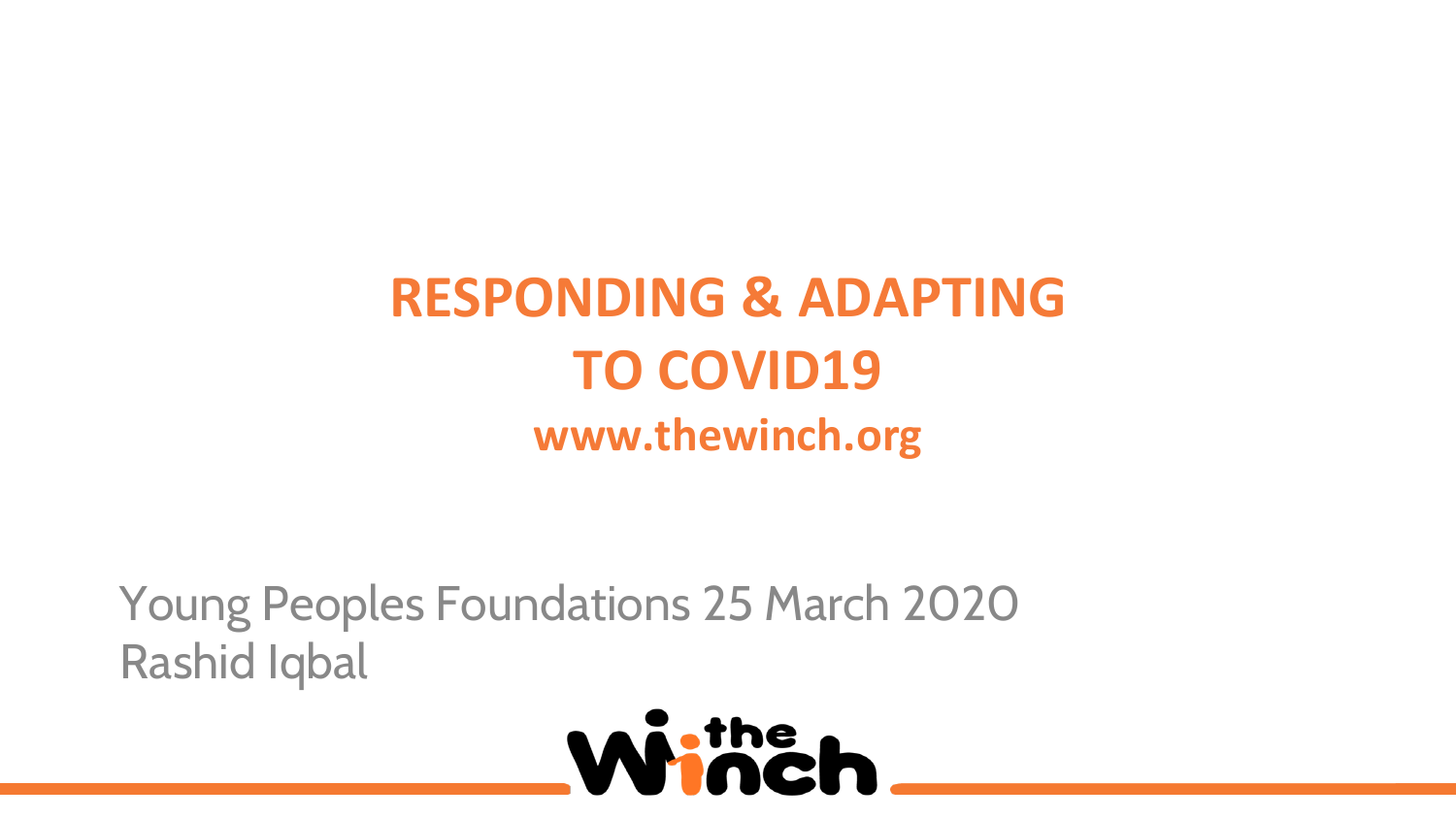## **The Winch**

- Youth & Community charity in Camden, London
- 'Cradle to Career' young persons offer (0-25yrs) –open access, in-school, sports, enterprise, social action & Promise Work.
- Host Projects:
	- Take Back the Power
	- North Camden Zone
	- Outstanding After School Provision (now providing extended-day keyworker support in school)
	- Belsize Community Library

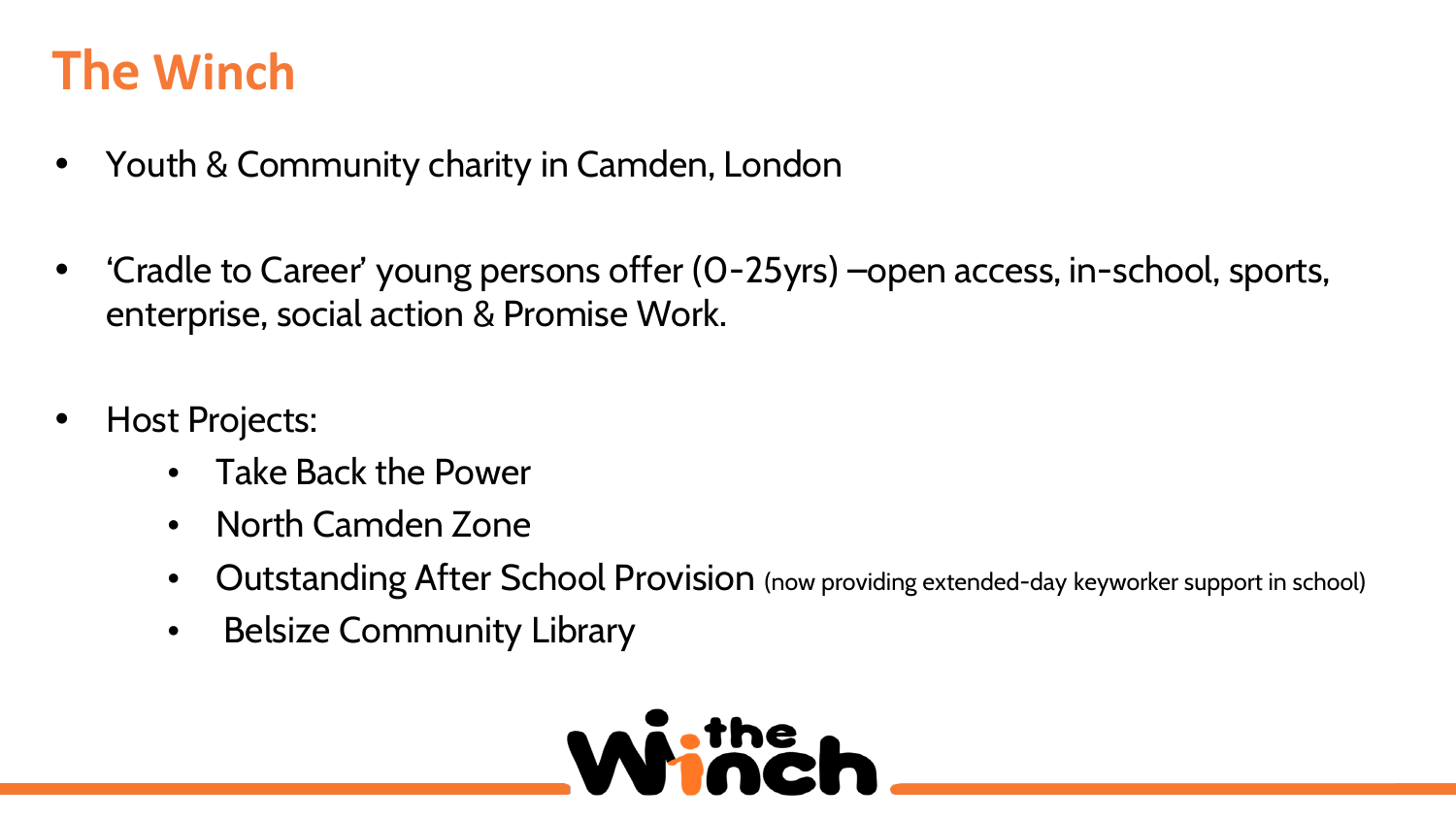# **Business Agility (& Business Continuation)**

1. Set out our priorities simply to reduce complexity

- To *safeguard* beneficiaries and staff & deliver our *mission*.
- Suspend our annual plan

2. Deal with *probability*, to manage uncertainty. Accept margin for error.

3. Agreed an explicit, shared working timetable. 3 Overlapping phases:

- **First Response**  31st March 2020
- **Adaptation** April-October 2020
- **Refocus** October April 21

4. This will impact unequally- so find a focus/find 'your lane'.

5. This is bigger than anyone of us –collaboration/humility will be critical.

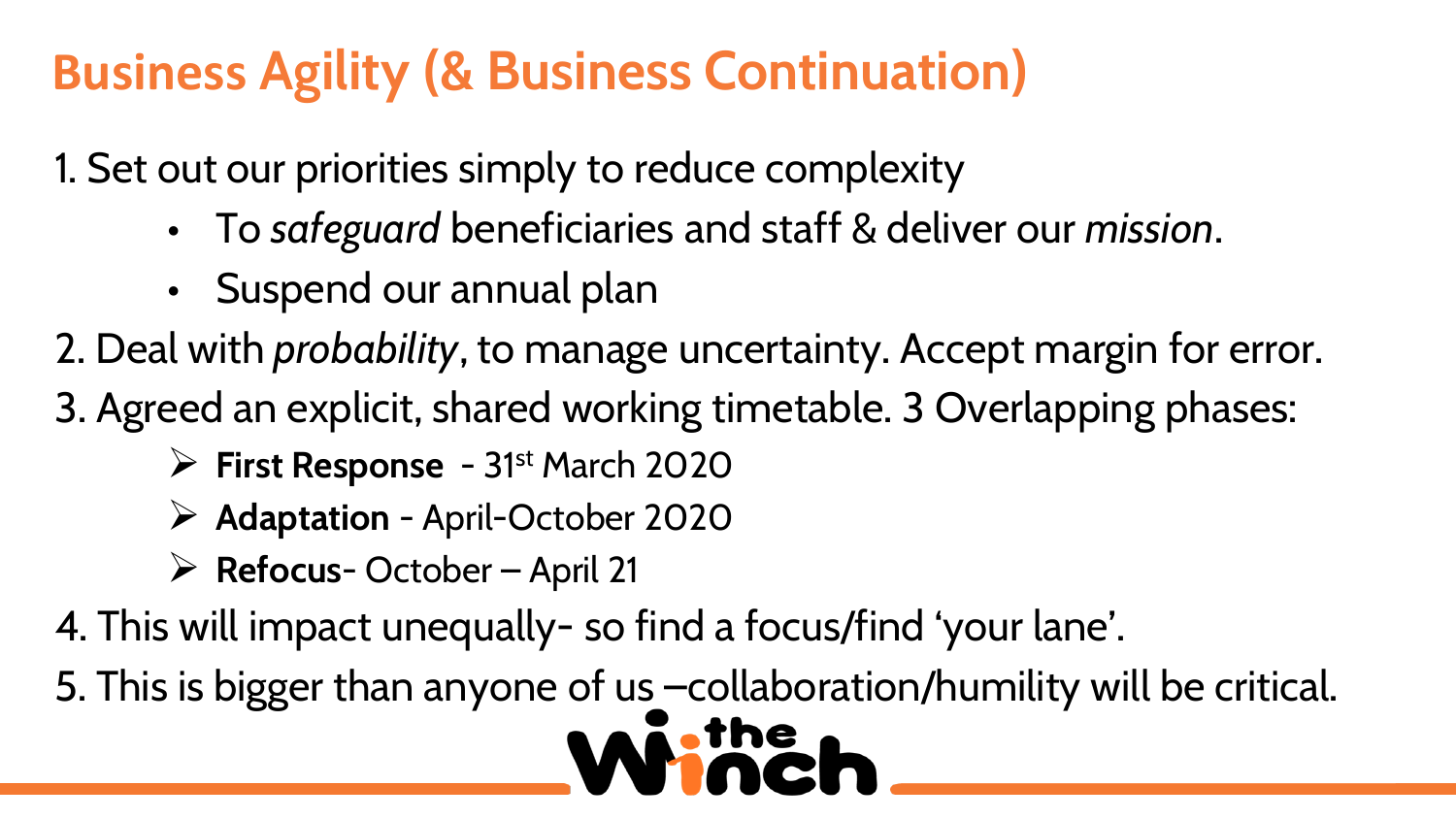#### **First Response- Our Work to Date**

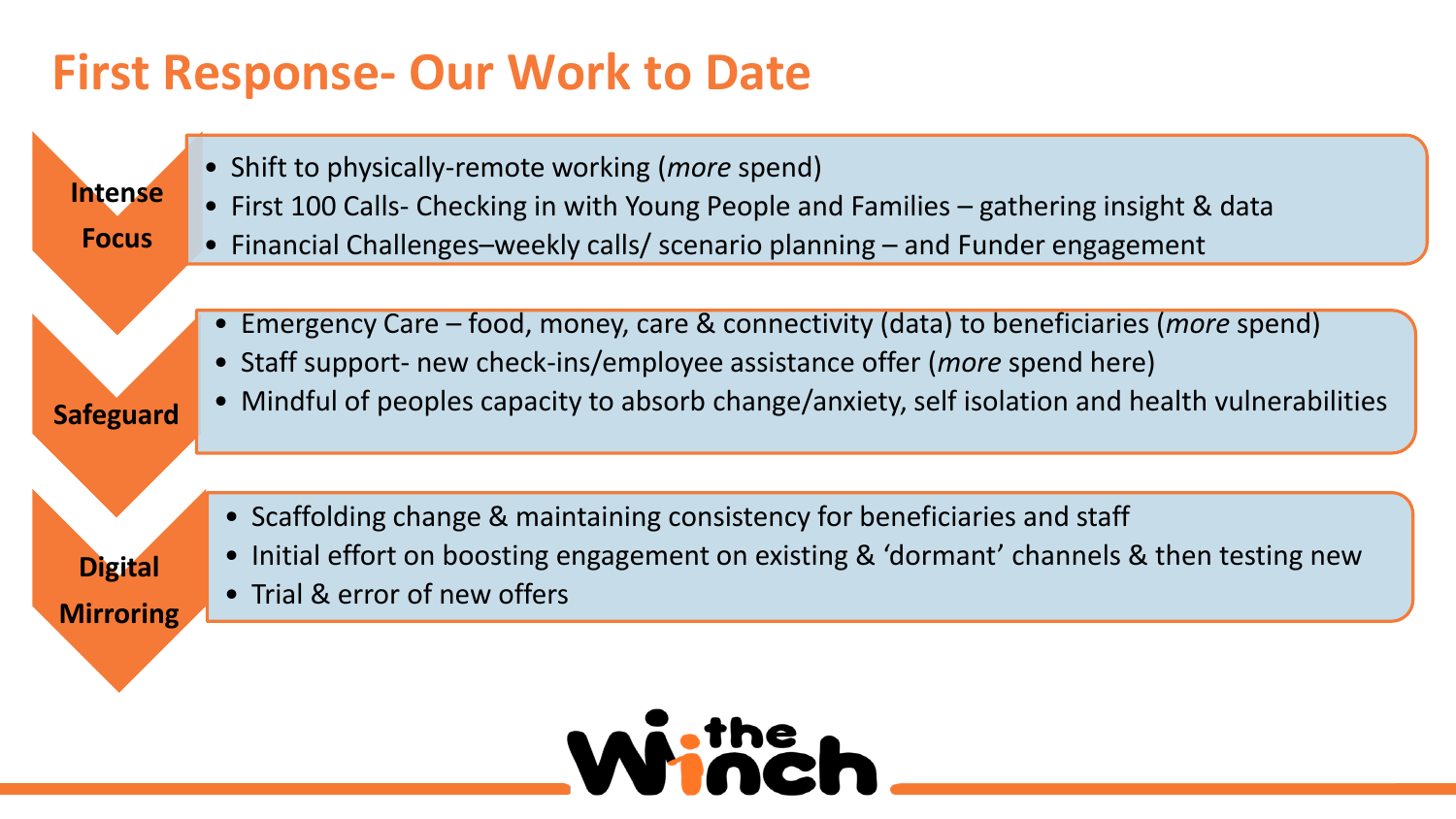#### **First Response- Our Work to Date**

**Re-**

**Redesign**

- It feels like its everyone's first day, as we reconfigure around capability requirements.
- There are skills gap and no new investment opportunities, which could force paralysis.
- **Configure** • Financial risk is **very** real. Do we furlough everything or deliver new mission?
	- Insight from next 100 Conversations &partners. Needs will change & gaps emerge in pandemic
	- Need to designate & protect space for co-design/co-delivery.
	- Currently peer-led online content- but is it just 'content' or can it effect social change?

- Peer-led work groups now working to test new solutions and learn, as they themselves grow
- Our culture is our anchor. Community & relationships matter as much as ever. (Sense of loss)
- **Test & Learn** • Be mindful of COVID19 transmission & health risks, as well as new safeguarding challenges.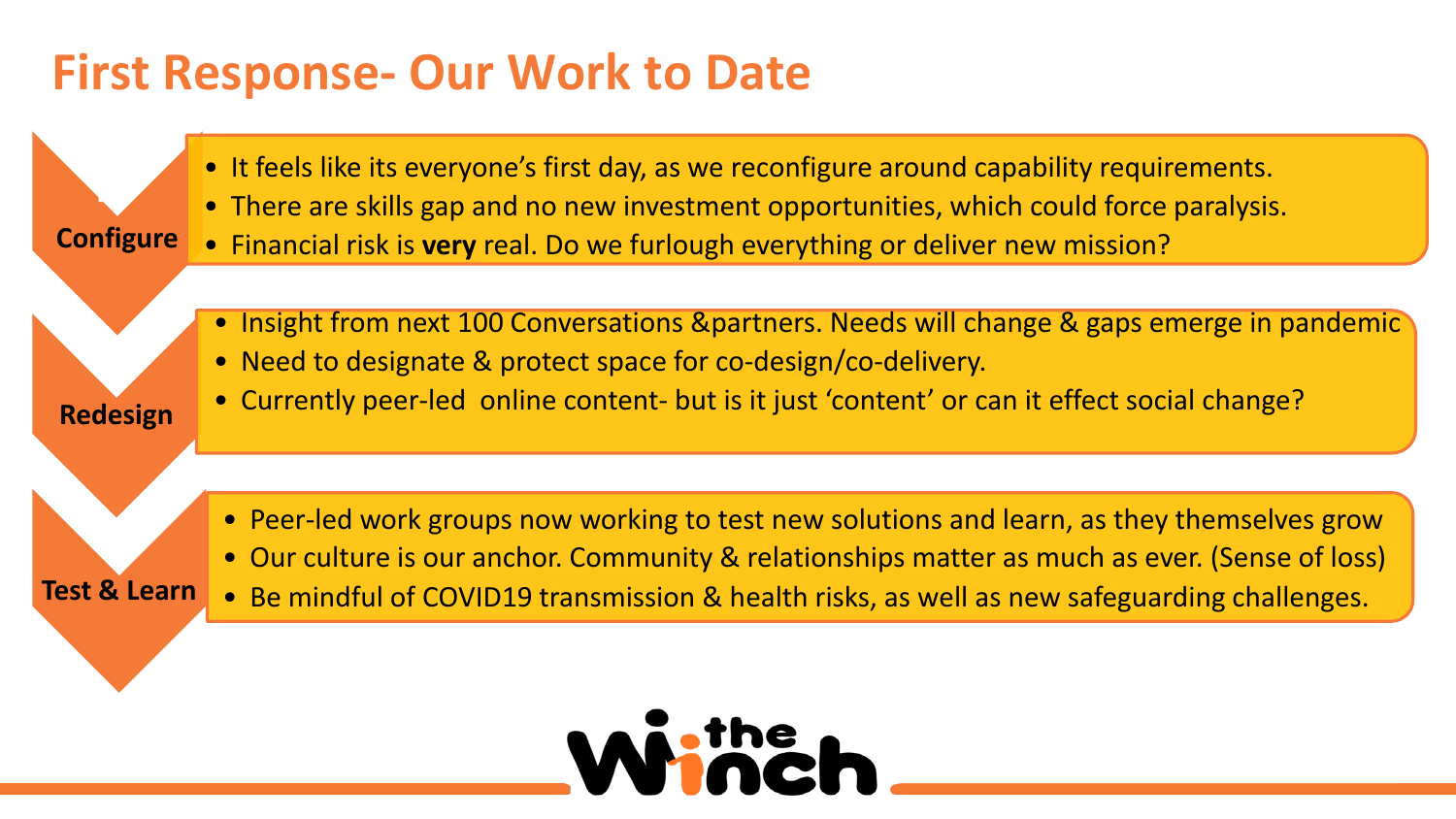### **Refocus & Rebuild**

- We not there yet –so don't worry to much (except about  $f$ ) !!
- Don't assume you can go 'back to normal'. It won't all be there!
- Learn as you go- or you'll rewrite the past to suit the present
- You'll acquire new skills- celebrate this!
- Beware of FOMO (fear of missing out) –you don't need to be at every meeting or doing the same as everyone else.
- Beware of digital homogeneity and backdoor corporatisation. Not all digital is for the common good/unbiased & some will accentuate inequality.
- Look after yourselves & each other. It's a marathon not a sprint.